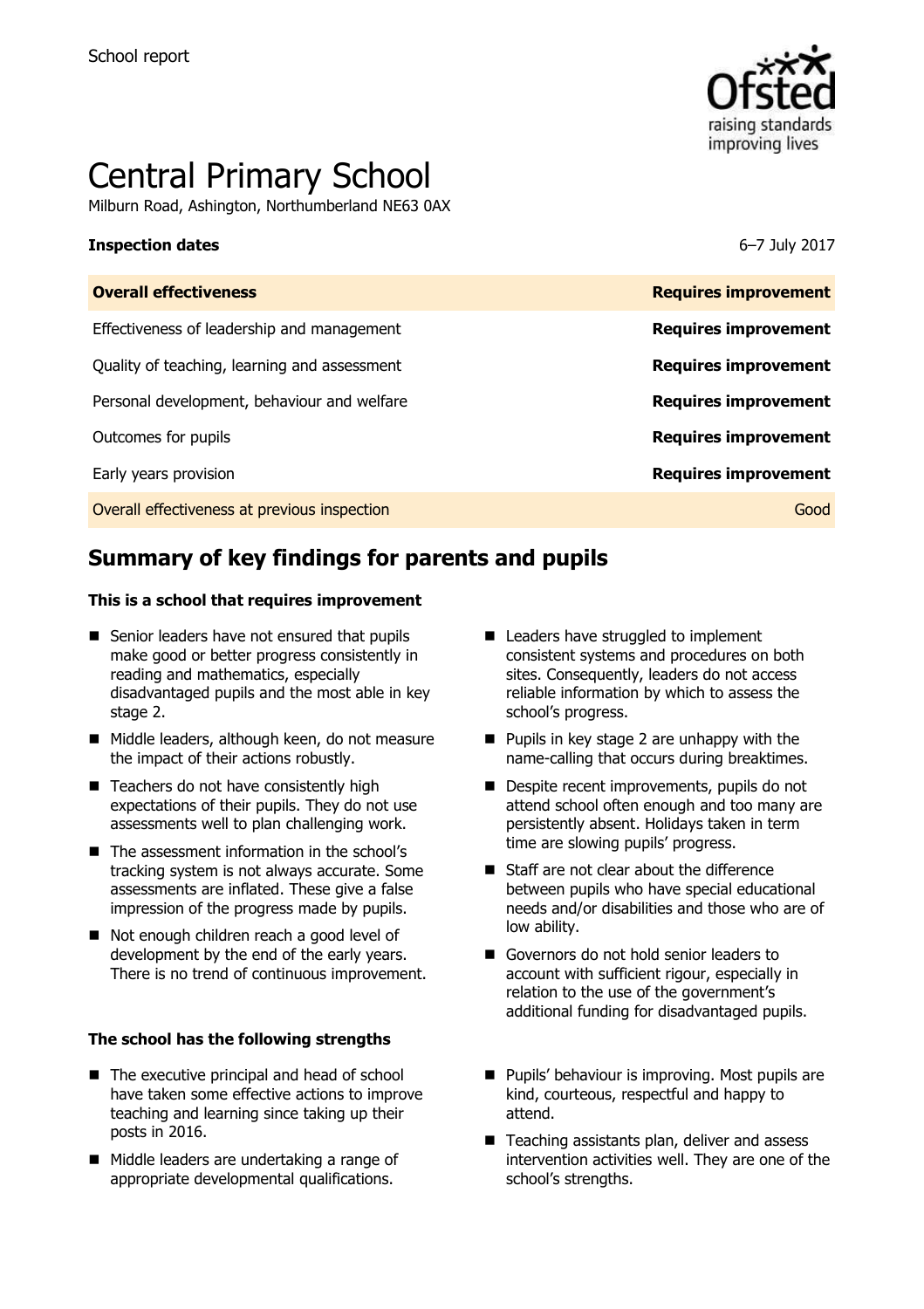

# **Full report**

### **What does the school need to do to improve further?**

- Improve teaching, learning and assessment in all key stages, and consequently pupils' progress, by:
	- ensuring that all teachers have high expectations of their pupils
	- planning challenging work, which stretches pupils to do their very best, especially disadvantaged pupils and the most able throughout the school and boys in the early years
	- making sure that the assessments in the school's tracking system are accurate and used well by all teachers to inform pupils' next steps in learning
	- developing a love of reading among the pupils
	- instilling in pupils a sound and rapid recall of basic number facts
	- providing further staff training on the identification of pupils who have special educational needs and/or disabilities.
- **IMPROVE leadership and management by:** 
	- ensuring that governors gain the skills they need to challenge senior leaders robustly, especially in relation to pupils' assessment information
	- leaders provide comparative data to governors so they can judge the impact of improvement actions knowledgeably
	- developing middle leadership further so that the quality and impact of the curriculum on offer improves
	- measuring effectively the progress made by pupils who have special educational needs and/or disabilities
	- establishing robust whole-school systems and procedures, especially in relation to recording incidents of inappropriate behaviour.
- Improve the personal development, behaviour and well-being of pupils by:
	- educating pupils about the harmful effects of name-calling
	- increasing the proportion of pupils who attend every day
	- decreasing the number of pupils who are persistently absent and take holidays in term time.

External reviews of the school's use of pupil premium funding and governance should be undertaken in order to assess how these aspects of leadership and management may be improved.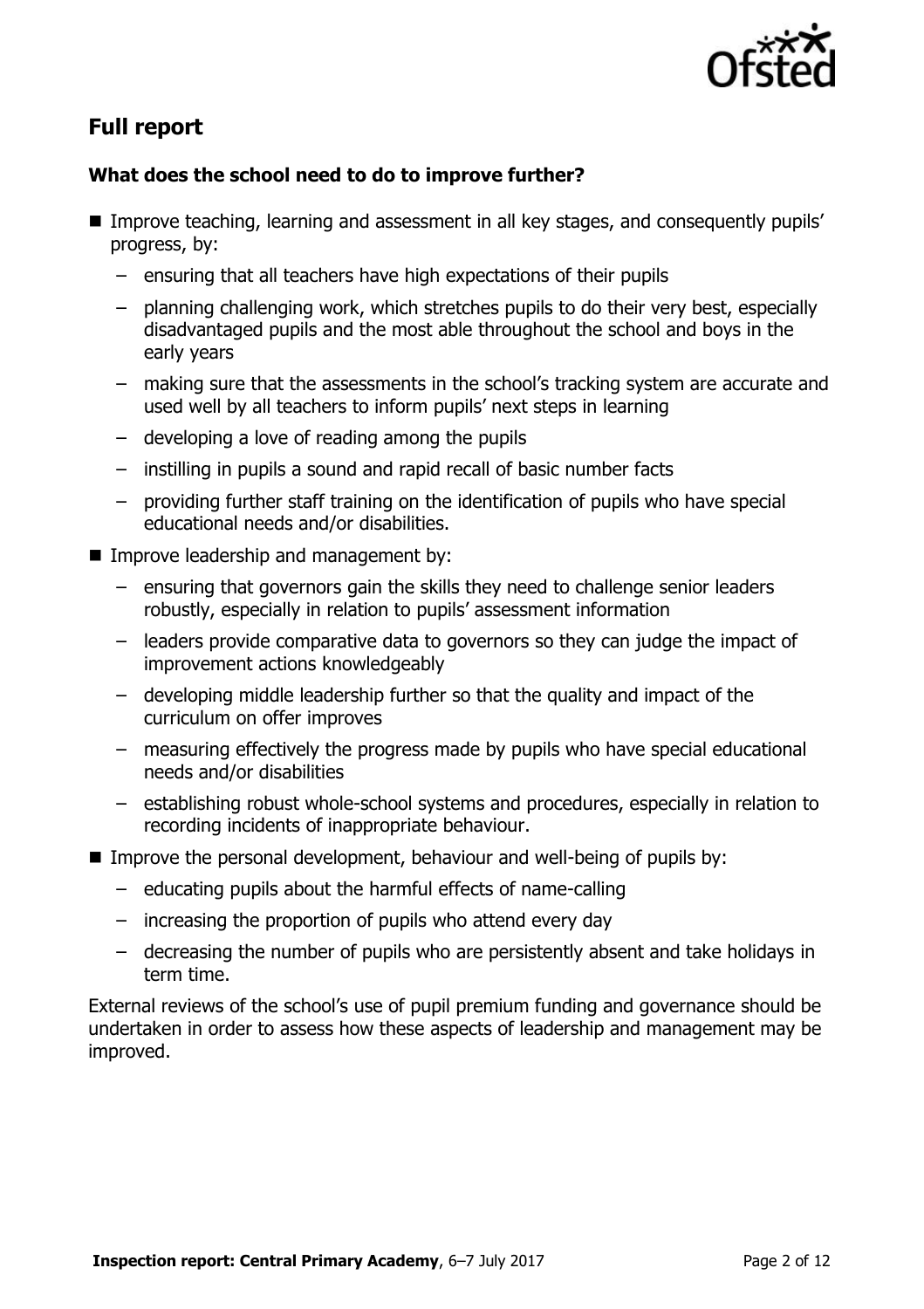## **Inspection judgements**

#### **Effectiveness of leadership and management Requires improvement**

- The executive principal and the head of school took up post at the beginning of the summer term 2016. They evaluated most aspects of the school's effectiveness as requiring improvement immediately. The senior leaders then formed and implemented plans to raise the standards reached by pupils, especially those in key stage 2, by improving the quality of teaching, learning and assessment rapidly. Despite their efforts, pupils still do not make good progress to reach the standards of which they are capable, especially the disadvantaged and most-able pupils.
- Senior leaders have overhauled many of the school's systems and procedures since taking up post. However, the new systems are not embedded fully on both sites. For example, one set of records shows one incident of homophobic name-calling during the 2016-17 academic year and a second set of records shows three incidents during the same period.
- Leaders do not spend the government's additional funding for disadvantaged pupils well. Disadvantaged pupils do not make the progress of which they are capable, especially in reading.
- Leaders, teachers and teaching assistants are using a new online tool to track the attainment and progress made by pupils. Some of the assessment information entered into the online tracking tool is not accurate. Consequently, leaders sometimes have an inflated view of the progress being made by pupils.
- Subject leadership is not well established. Leaders have written improvement plans for the subjects that they lead. These plans show the actions that have been taken to develop their subjects. However, subject leaders have not evaluated the effect of their actions on the progress made and standards reached by pupils. Senior leaders have identified the need to develop subject leadership further. As a result, some subject leaders are undertaking the National College for Teaching and Leadership's national professional qualification for middle leadership (NPQML).
- The coordinator for special educational needs (SENCo) supports individual pupils proactively by seeking additional provision from a wide variety of external agencies. However, she and other leaders show a lack of clarity about the progress made by pupils who have special educational needs and/or disabilities. In addition, staff are unclear about the differences between a pupil who has special educational needs and/or disabilities and a pupil who has low prior attainment.
- The curriculum is broad and balanced. Leaders ensure that pupils' spiritual, moral, social and cultural knowledge is developed well through collective worship, visits and visitors. The school's core values of partnership, responsibility, excellence and opportunity are exemplified when teachers award stars to pupils who have 'gone for gold'. Teachers tell the assembled pupils, parents and staff exactly why each star has been awarded. Pupils delight in this success and visibly grow in stature when their names are announced.
- **Pupils in all key stages understand right, wrong and the rule of law. They have a** strong knowledge of each other's individual differences. For example, during the inspection, a Year 1 child compared her skin tone to that of other pupils in her group.

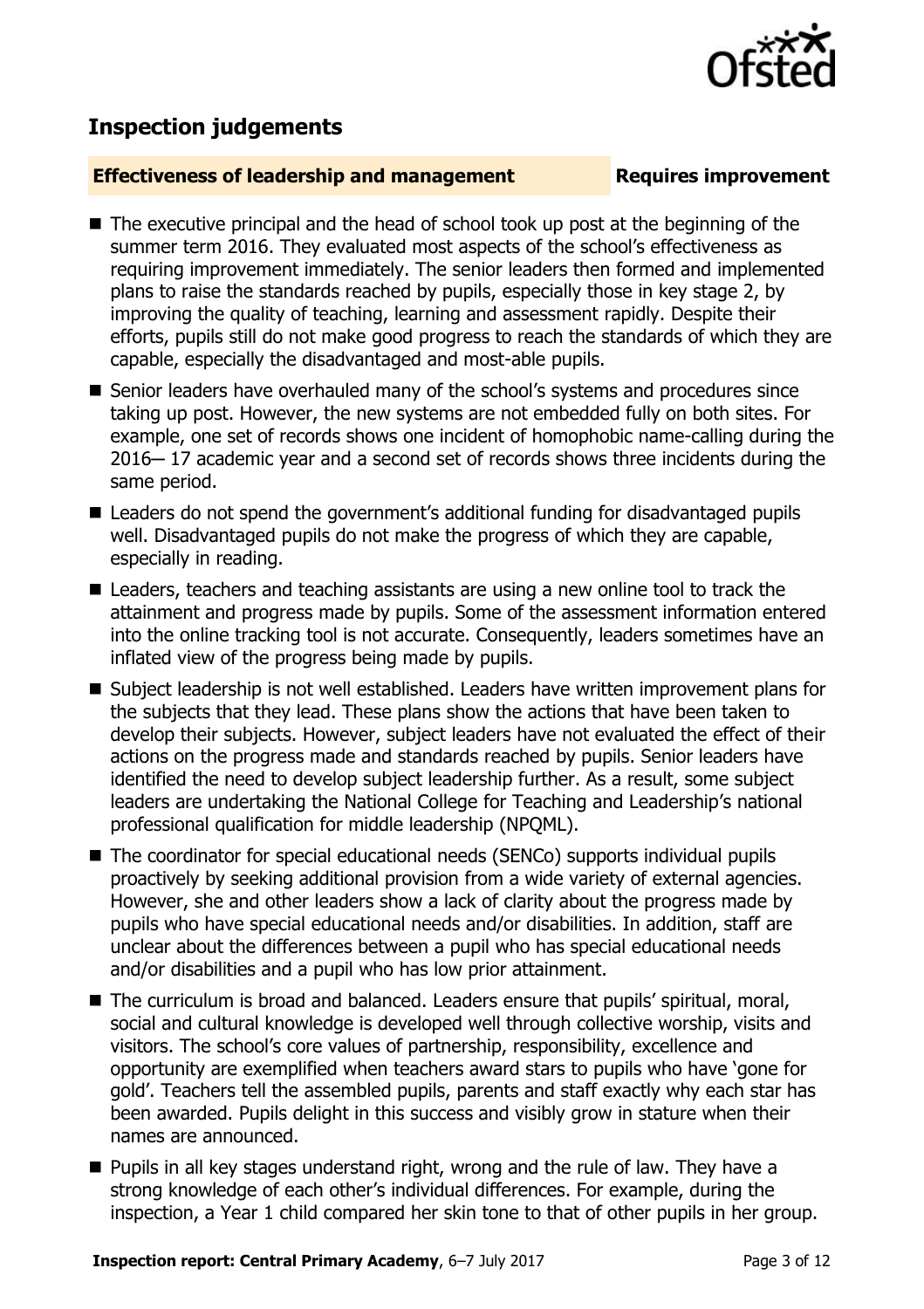

After taking time to reflect and think she said, 'We are all different in one way, but all the same in other ways.'

- Senior leaders have developed the systems and procedures to appraise staff thoroughly. Only effective practice is rewarded. Teachers do not make progress up the school's pay scale as a matter of course.
- Teaching assistants have attended high-quality training and now plan, deliver and assess intervention programmes well. As a result, they feel empowered and valued. Teaching assistants are a strength of the school.
- The physical education and sport funding for primary schools is spent well. As a result, pupils thoroughly enjoy a wide variety of competitive school sports and learn how to lead an active and healthy lifestyle. Classes vie with each other to be awarded the golden boot in celebration assembly every Friday. Leaders award the golden boot to the class that has run the most golden miles during the week.
- The school's improvement partner has an inflated view of the progress that pupils make over time as seen in their workbooks, especially in key stage 2. The local authority has an accurate view of the school's effectiveness now. Northumberland's commissioner for early years and primary education identified green shoots of recovery accurately and understands the areas that continue to require improvement. Officers from the local authority have provided effective support to improve the early years environment.

#### **Governance of the school**

- The governing body is beginning to find its feet following reconstitution. Members oversee the two primary schools in the Ashington Learning Partnership. They are seeking to strengthen their membership through recruiting new governors with specific skills and experience, for example in health and social care.
- The school improvement group (SIG) of governors does not challenge and support senior leaders with sufficient rigour. Many of the questions asked by governors during meetings are to clarify information rather than to challenge leaders.
- Members of the SIG do not receive sufficient information from the executive principal about the numbers and types of behavioural incidents that occur on the two sites. They are unable to judge whether pupils' behaviour is improving rapidly because they have not stipulated that this data is included in the executive principal's regular reports to the board.
- Governors have begun to carry out monitoring visits to check on the work of the school. Although in its infancy, this system is beginning to pay dividends. For example, the SIG has received some information about the use and impact of pupil premium funding, following a monitoring visit.

### **Safeguarding**

- $\blacksquare$  The arrangements for safeguarding are effective.
- The school's record of recruitment checks is compliant with requirements. Leaders ensure that any gaps in applicants' employment histories are thoroughly investigated at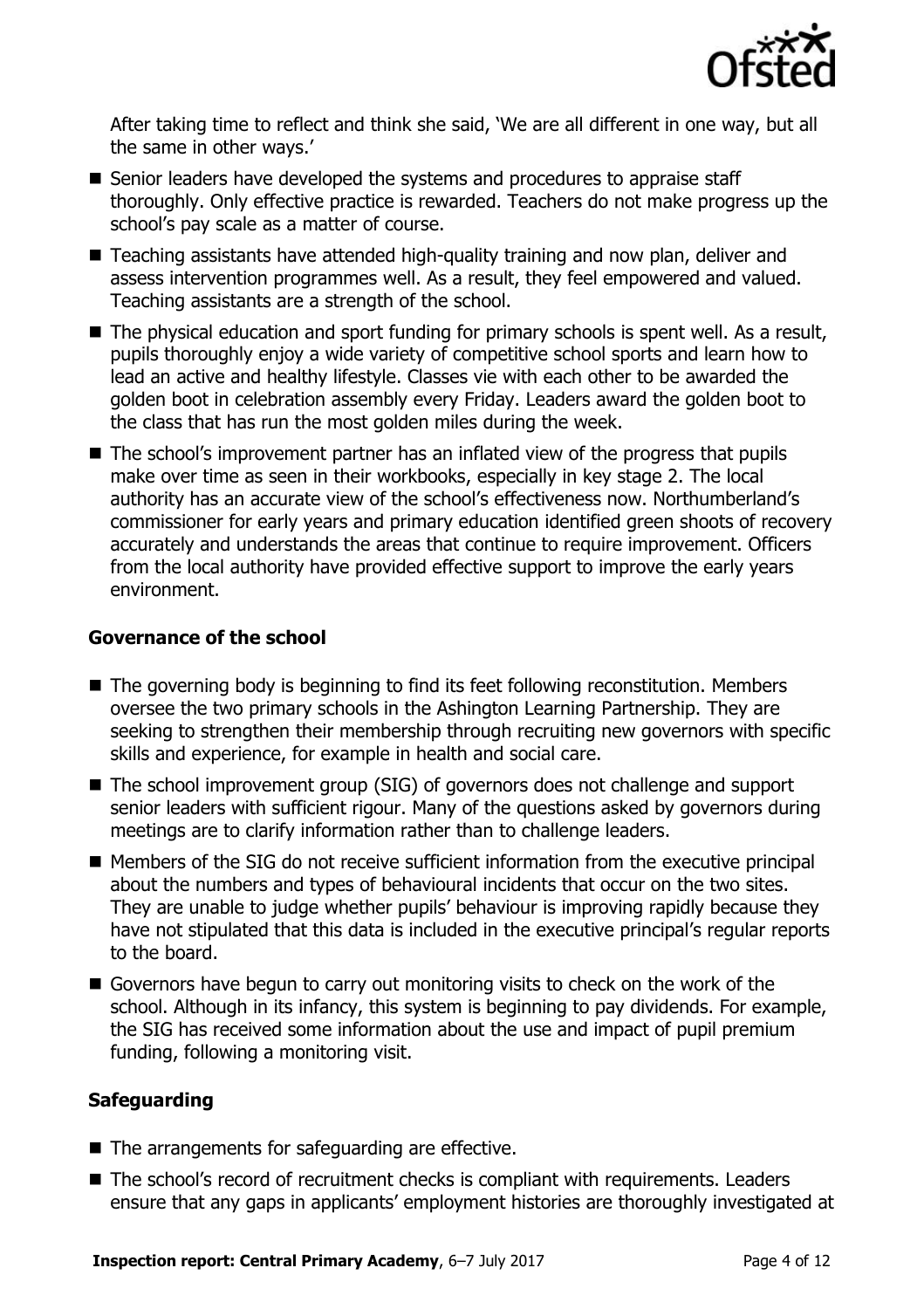

interview.

- The two school sites are safe and secure with accessible exits in case of emergency.
- There is a culture of safeguarding throughout the school. All staff attend safeguarding and child protection training at the beginning of each academic year. Leaders provide updates when necessary as the year progresses. Referrals in respect of suspected female genital mutilation and children missing from education are made in a timely manner.
- The designated safeguarding leader (DSL) is knowledgeable and proactive. Safeguarding referrals are made quickly and appropriately. It is difficult for the DSL to ensure that the paper-based records are kept up to date across both sites.

### **Quality of teaching, learning and assessment Requires improvement**

- $\blacksquare$  It is difficult for teachers to plan work at exactly the right level for their pupils because some of the information about what pupils know and can do is inaccurate. This aspect of their work is improving, but some inconsistencies remain. For example, the school's data tracking system shows that there is a sizeable disparity between the standards achieved by children on exit from the school's Nursery class and their standards on entry to the Reception class.
- $\blacksquare$  There has been a considerable turnover in teachers in key stage 2; five have left during the current academic year. A minority of parents expressed some concerns about the number of teachers that their children have had in upper school classes this year. Leaders have ensured a more stable staffing complement in key stage 2 from September 2017.
- Teaching has not ensured that pupils in key stage 2 have rapid recall of multiplication facts. This hinders their ability to solve mathematical problems.
- Teachers do not have consistently high expectations of their pupils, especially in key stage 2. They do not plan work that engages their pupils fully and challenges them routinely to reach the very highest standards.
- **Phonics is taught well in the lower school. Most pupils achieve the required standard in** Year 1 and the vast majority achieve this by the end of Year 2. However, having developed the ability to decode unfamiliar words, pupils do not then go on to develop reading comprehension skills as fast as they should. They are unable to infer and deduce hidden, non-literal meanings in texts. Leaders and teachers have not engendered a love of reading in their pupils.
- Teaching in key stage 1 is strong and enables pupils to make good progress from their individual starting points. For example, key stage 1 teachers ask insightful questions of their pupils and allow sufficient time for them to give reasoned answers.
- Teaching assistants appreciate the way in which leaders have developed their roles and responsibilities. They have been trained to plan and deliver intervention programmes that are aimed at helping pupils to catch up with their peers quickly. These intervention programmes are beginning to bear fruit.
- In English, the teaching of writing is stronger than reading. This has been a focus of teachers' work since the previous inspection.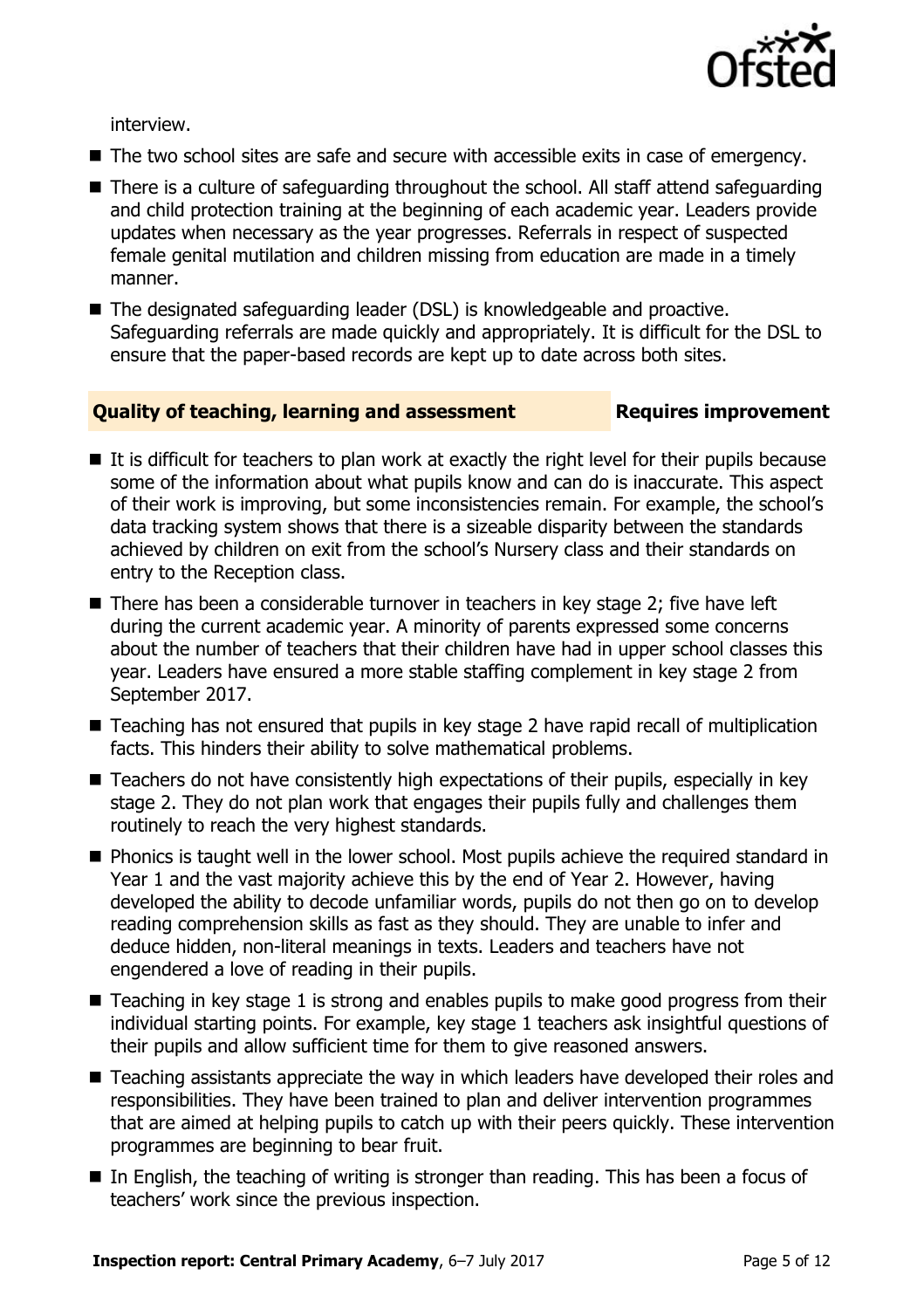

#### **Personal development, behaviour and welfare Fig. 2.1 Requires improvement**

#### **Personal development and welfare**

- The school's work to promote pupils' personal development and welfare requires improvement.
- **Pupils know what constitutes bullying and can explain verbal, physical and online** bullying. They know how to stay safe online and have been taught not to give out any personal information. Pupils are confident that the adults in school will deal effectively with incidents of bullying that are reported to them.
- **Pupils want to learn. They understand the importance of education for their lives in the** future. However, the most able pupils are too content to sit back when they have finished their allotted tasks. They do not seek out further challenges.
- Leaders provide well for pupils' physical health. Physical education and sports are strong aspects of the school's work. Pupils understand the importance of healthy lifestyles and are inspired by the school's golden mile challenge.
- Leaders have made appropriate provision for pupils' mental health through the appointment of a well-being officer. Although a recent initiative, disadvantaged pupils are benefiting from her work and expertise.

#### **Behaviour**

- The behaviour of pupils requires improvement.
- **Pupils understand how to behave well. However, pupils and some of their parents are** unhappy about the number of incidents of inappropriate behaviour in school, especially incidents of name-calling at breaktimes in key stage 2.
- Although pupils' attendance has improved since the new leadership team took up post, it has still not reached the national average for primary schools. In addition, the number of pupils who are persistently absent remains too high. Too many parents are taking their children out of school for holidays in term time.
- A very small number of pupils attend alternative provision. They make strong progress because of the targeted and individualised support that they access. Communication between the providers and the school is strong. Leaders provided a passport of information when the pupils were first admitted. The alternative providers send progress reports to the school at regular intervals.

#### **Outcomes for pupils Requires improvement**

- $\blacksquare$  Pupils are not making good progress in reading and mathematics in key stage 2, especially disadvantaged pupils and the most able. The proportion of pupils achieving age-related expectations in Years 4, 5 and 6 is lower now than it was at their starting points.
- Over time, pupils at the end of key stage 1 have reached above-average standards in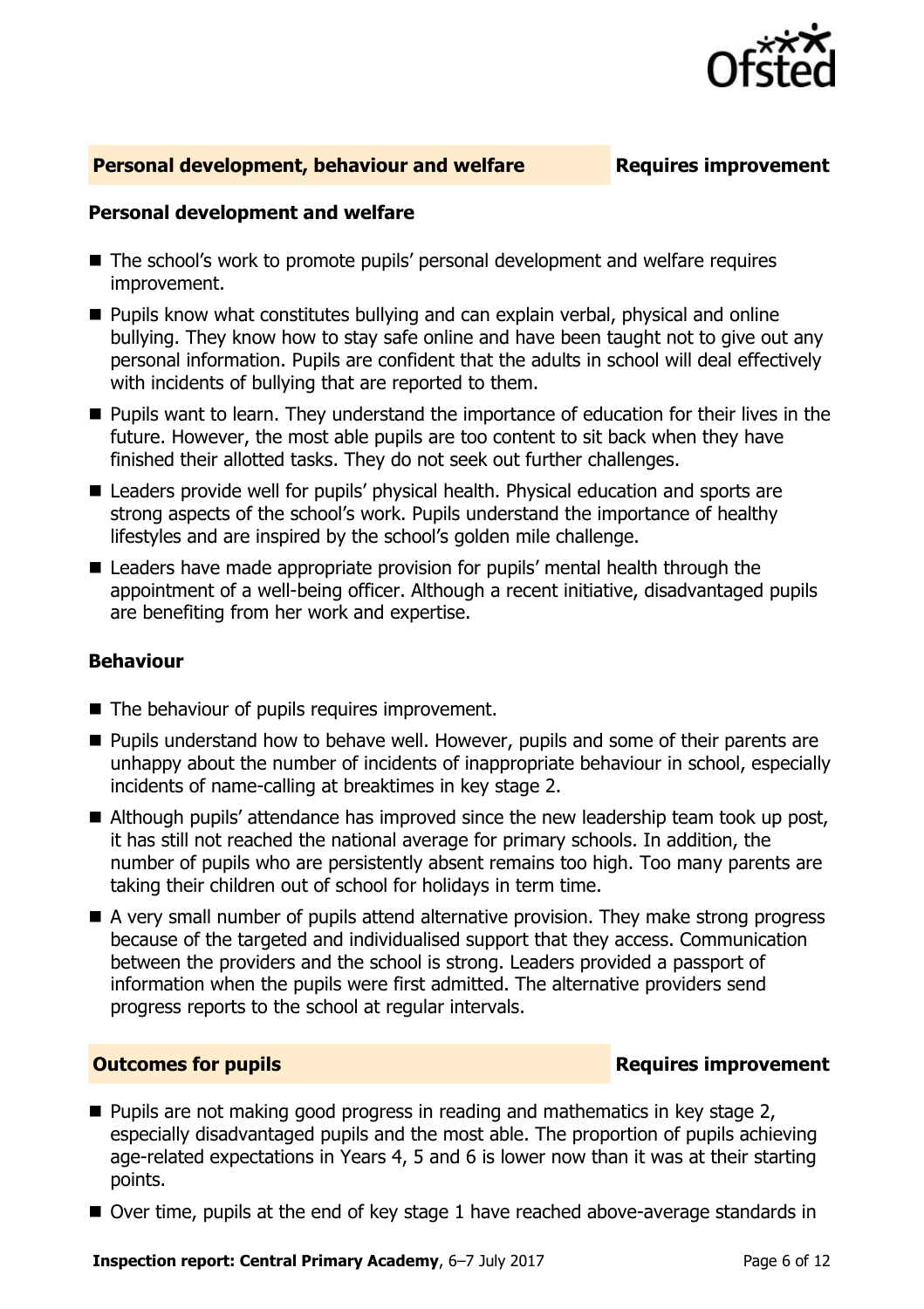

reading, writing and mathematics. However, the standards reached by Year 2 pupils in those subjects this year have dropped. An in-depth check on their workbooks, undertaken by inspectors with senior leaders, shows that pupils continue to make good progress from their individual starting points. This is true in phonics as well as in reading, writing and mathematics. The progress made by disadvantaged pupils is much stronger in key stage 1 than in key stage 2.

- Writing is a strength throughout the school. A greater proportion of pupils in both key stages 1 and 2 are reaching age-related expectations in writing now than they did at the end of the early years and key stage 1 respectively.
- $\blacksquare$  However, the most able pupils are not making sufficient progress in reading and mathematics across the school. They are not challenged to excel effectively.
- Pupils who have special educational needs and/or disabilities make good progress in key stage 1. Their progress wanes in key stage 2.
- The very small number of pupils who attend alternative provision are making good progress academically, socially and emotionally.

### **Early years provision Requires improvement**

- Despite a strong start in the two-year-old provision and Nursery classes, the gains made in children's learning and development by the age of four are not capitalised on fully during the Reception Year. Teaching for this age group lacks challenge because adults do not have high enough expectations of what children can achieve, especially in their reading, writing and number work.
- The proportion of children reaching a good level of development at the age of five has remained fairly static over the last four years. While there have been small gains or losses from year to year, approximately one third of children arrive in Year 1, each year, unprepared for the demands of more formal schooling.
- The adults in Reception do not expect enough of the children. Teachers do not build consistently on what children already know, understand and can do. Some repetition of learning that has already been mastered leads to slower progress. For example, children in Reception were observed being challenged to make a sea creature five cubes long despite having secured this number knowledge in Nursery.
- Phonics teaching is stronger than that for writing or mathematics. Children enjoy experimenting with sounds from an early age. By the end of Nursery, children already recognise some individual letters and the sounds that they represent. Targeted teaching continues each day throughout Reception. Adults read with children frequently, both in school and at home. Staff have been less successful in promoting children's writing and spelling, especially among boys.
- Leaders are clear in their priorities for securing a better quality of teaching, but their evaluation of the initiatives they undertake lacks focus. Systems for recording children's achievements and evaluating learning and progress require development. Adults' comments too often describe the activities that children have undertaken rather than the learning that was exhibited. This makes it difficult for leaders to pinpoint children's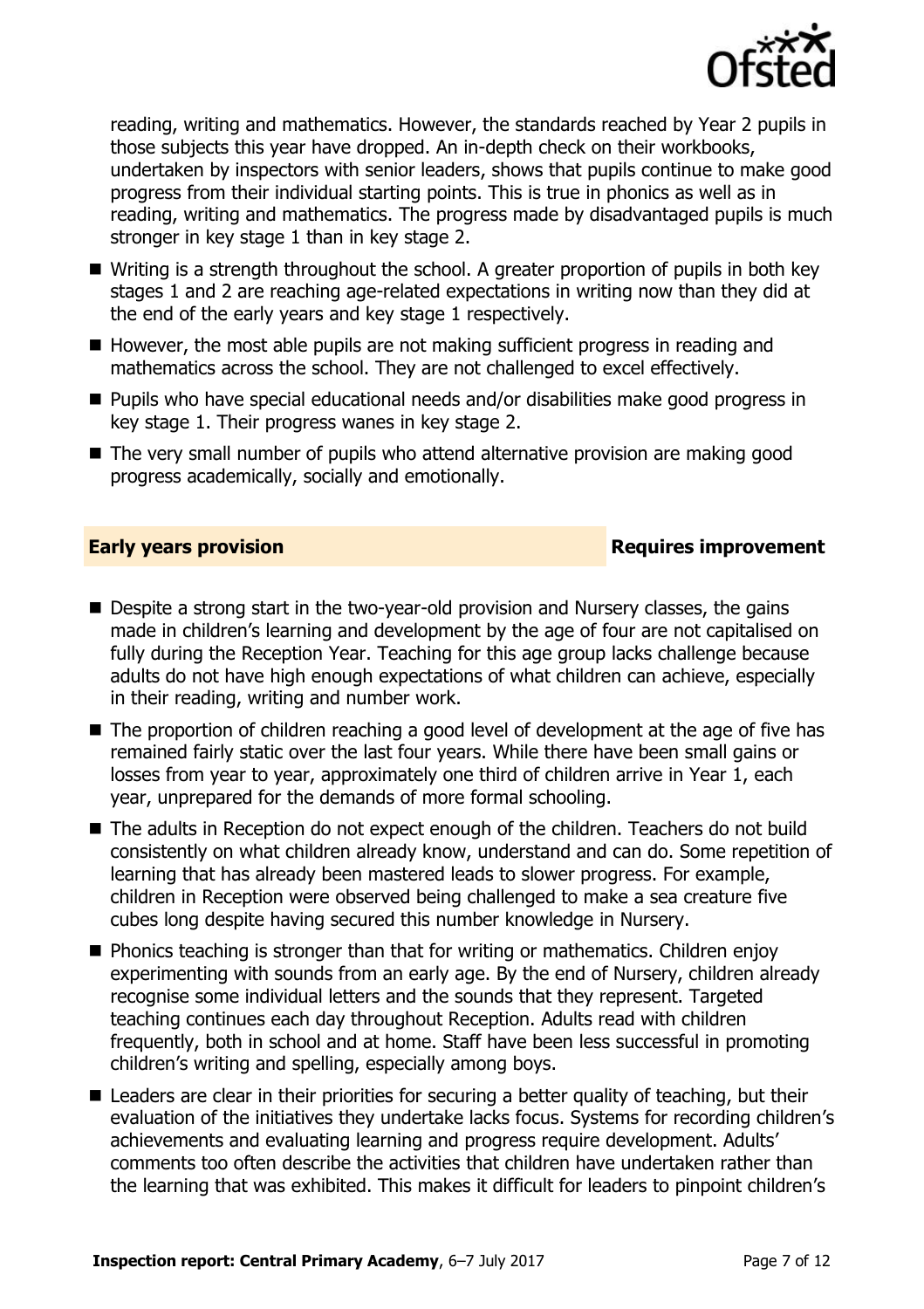

progress precisely.

- Children make safe choices due to effective adult care. Expectations of behaviour are established quickly, from the two-year-old provision upwards. Across the early years, warm relationships are developed, so that children always have someone special to turn to when they feel anxious, upset or unsure. Adults ensure that children are happy, safe and secure.
- Leaders have been successful in engaging more parents in their children's learning. A move to electronic recording of children's achievements has made it easier for parents to contribute photographs and captions to their child's 'learning journey'. Initiatives, such as taking pictures home, have supported parents to promote children's speech and communication well.
- Leaders have a strong determination to support the needs of their community through the 'Little Learners' provision for funded two-year olds. Staff here are highly responsive to children's learning and care needs. As a result, children grow in confidence and their speech, language and physical development comes on in leaps and bounds. A high proportion of these children are moving into the school Nursery with skills and understanding that are more typical for their age.
- Teaching in the Nursery picks up on children's improved starting points and moves children's learning forward quickly. For example, in mathematics, children were observed confidently counting dots and linking this to numerals. Some of the most able nursery children were encouraged to think about whether different objects and pictures represented the same or different numerals. These children enjoyed having to think hard about their counting and sense of number.
- Children are provided with many engaging and exciting opportunities to learn and explore. Two-year olds enjoyed washing their wheeled toys to develop their grip and coordination. Nursery children showed great concentration and perseverance when mixing different paints. Reception children were eager to investigate the features of a real mackerel. When children's interest is piqued, learning and progress is stronger.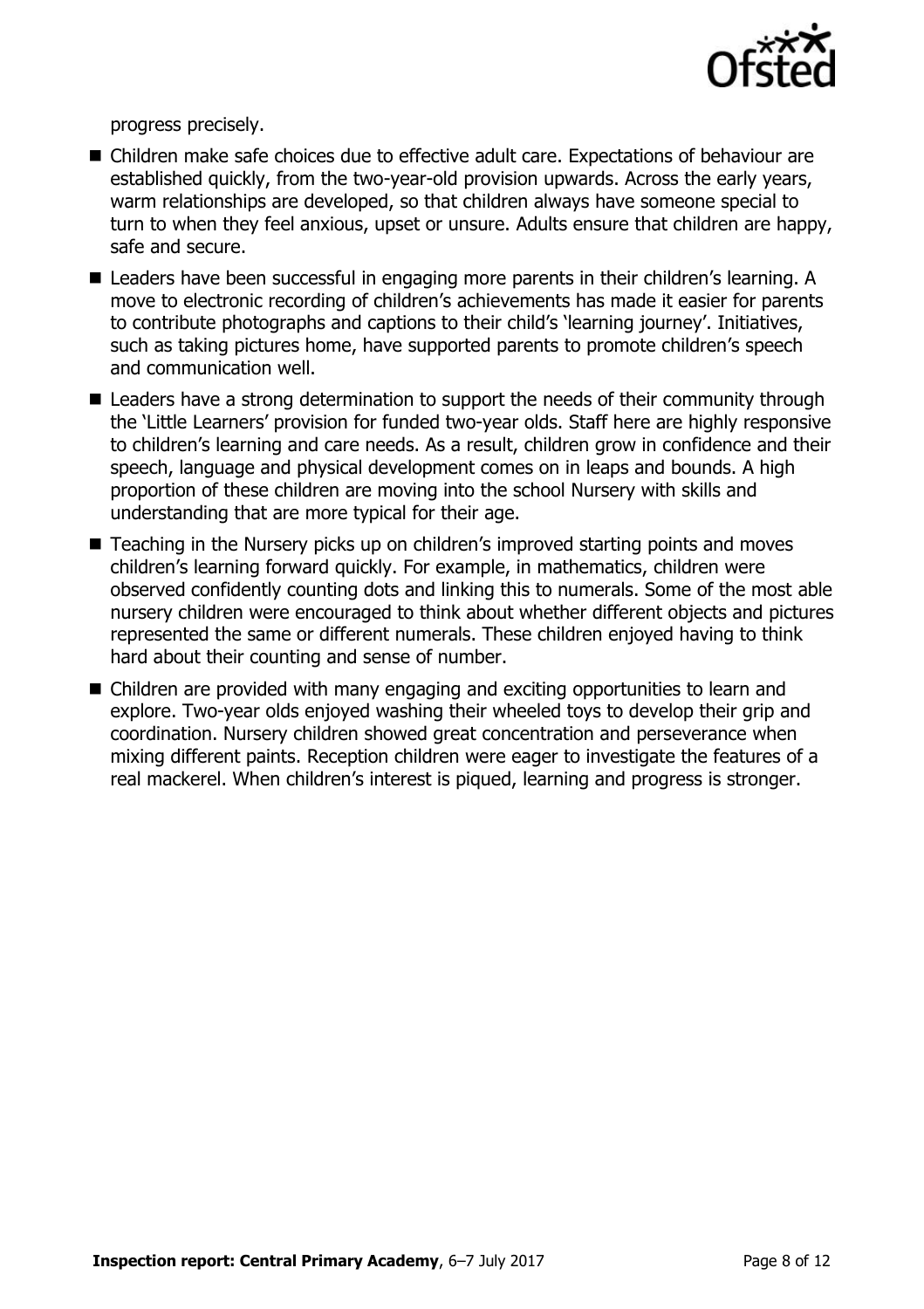

# **School details**

| Unique reference number | 131021         |
|-------------------------|----------------|
| Local authority         | Northumberland |
| Inspection number       | 10023922       |

This inspection was carried out under section 8 of the Education Act 2005. The inspection was also deemed a section 5 inspection under the same Act.

| Type of school                      | Primary                      |
|-------------------------------------|------------------------------|
| School category                     | Foundation                   |
| Age range of pupils                 | 2 to 11                      |
| Gender of pupils                    | Mixed                        |
| Number of pupils on the school roll | 794                          |
| Appropriate authority               | The governing body           |
| Chair                               | Leigh Elliott                |
| <b>Executive Principal</b>          | <b>Andrew Roberts</b>        |
| Telephone number                    | 01670 810570                 |
| Website                             | http://centralprimary.co.uk/ |
| <b>Email address</b>                | cps@alptrust.co.uk           |
| Date of previous inspection         | 19-20 September 2012         |

### **Information about this school**

- The school meets requirements on the publication of specified information on its website.
- The school is much larger than an average-sized primary school.
- $\blacksquare$  Five key stage 2 teachers have left the school during the current academic year.
- The proportion of disadvantaged pupils is more than twice the national average.
- The proportion of pupils who have special educational needs and/or disabilities and who are receiving support is above the national average. The proportion of pupils who have special educational needs and/or disabilities and a statement of special educational needs or an education, health and care plan is below average.
- Almost all pupils are of White British heritage.
- $\blacksquare$  The school, which was previously a first school, became a primary school on 1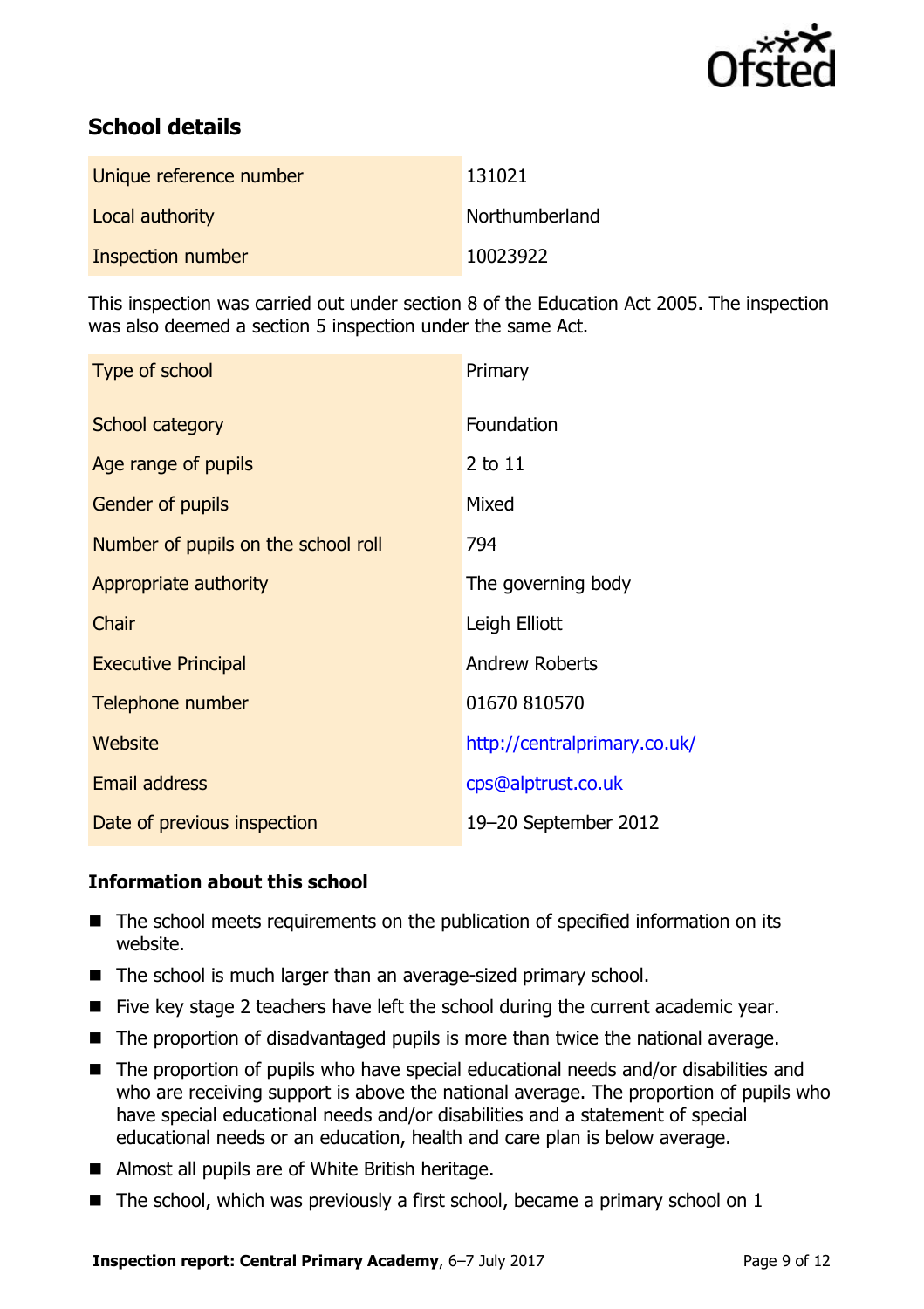

September 2015. The first Year 6 cohort attended during the 2015-16 academic year.

- The school met the government's minimum floor standards for primary schools in 2016.
- The school is part of the Ashington Learning Partnership Trust, which is a federation of two schools. The second school in the federation is Bothal Primary School. The executive principal of Central Primary School is also the executive headteacher of Bothal Primary School. The governing body oversees both schools. The school improvement group of governors has delegated responsibility to challenge and support the leaders in Central Primary School.
- Pupils in Years 3 to 6 attend the upper school site on Third Avenue in Ashington. The two-year olds, Nursery children, Reception children and Years 1 and 2 attend the lower school site in Milburn Road.
- One hundred and two children attend full-time provision in the Reception classes. There are 98 children who attend Nursery on a part-time basis. There are 84 two-year olds on roll.
- A very small number of pupils attend alternative provision at Choysez and Get U Started Training.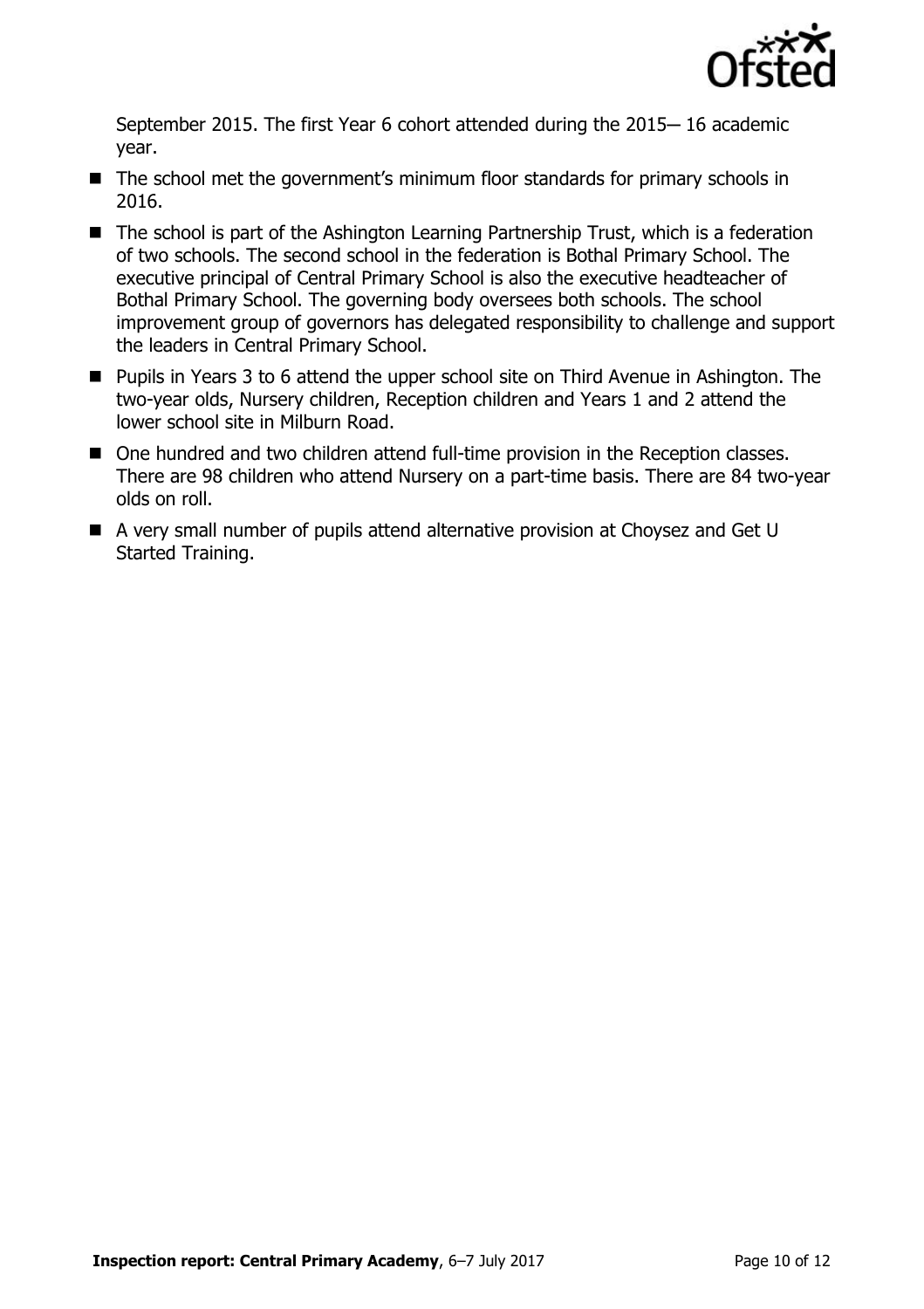

# **Information about this inspection**

- Inspectors observed lessons across a wide range subjects in all year groups on both of the school sites. Observations of lessons were carried out jointly with the executive principal and the head of school on the first day of the inspection.
- During visits to lessons, inspectors spoke with pupils and looked at their workbooks to find out more about how well they are learning. Two inspectors read with pupils from Years 1, 2 and 6.
- Inspectors observed pupils' behaviour in lessons and around the school. Formal meetings were held with three groups of key stage 2 pupils and one group of key stage 1 pupils. The inspectors noted the responses of 46 pupils to Ofsted's online questionnaire.
- Additional meetings were held with senior, middle and subject leaders, governors, including the chair of governors, and members of the school improvement group. The lead inspector also talked to the school's improvement partner and Northumberland local authority's commissioner for early years and primary education.
- Inspectors observed the work of the school more broadly and looked at a range of documentation. This included policies and improvement plans relating to the quality of teaching, learning and assessment, curriculum, behaviour and safeguarding.
- The lead inspector, executive principal and head of school scrutinised pupils' assessment information on the first day of the inspection. Another inspector scrutinised the assessment information relating to children in the early years on the second day of the inspection.
- One of the inspectors met with parents dropping their children off at school on the second morning of the inspection. The inspectors took account of the 14 parental freetext responses to Ofsted's online questionnaire, Parent View, together with a letter from a parent received during the inspection.
- The 27 responses to Ofsted's online questionnaire for staff were taken into account. The lead inspector held a discussion with a group of teaching assistants.
- The lead inspector spoke with representatives of the two alternative providers used by the school.

### **Inspection team**

| Belita Scott, lead inspector | Her Majesty's Inspector |
|------------------------------|-------------------------|
| <b>Lee Owston</b>            | Her Majesty's Inspector |
| Deborah Ashcroft             | Ofsted Inspector        |
| <b>Heather Mensah</b>        | Ofsted Inspector        |
| Sylvia Anne Humble           | Ofsted Inspector        |